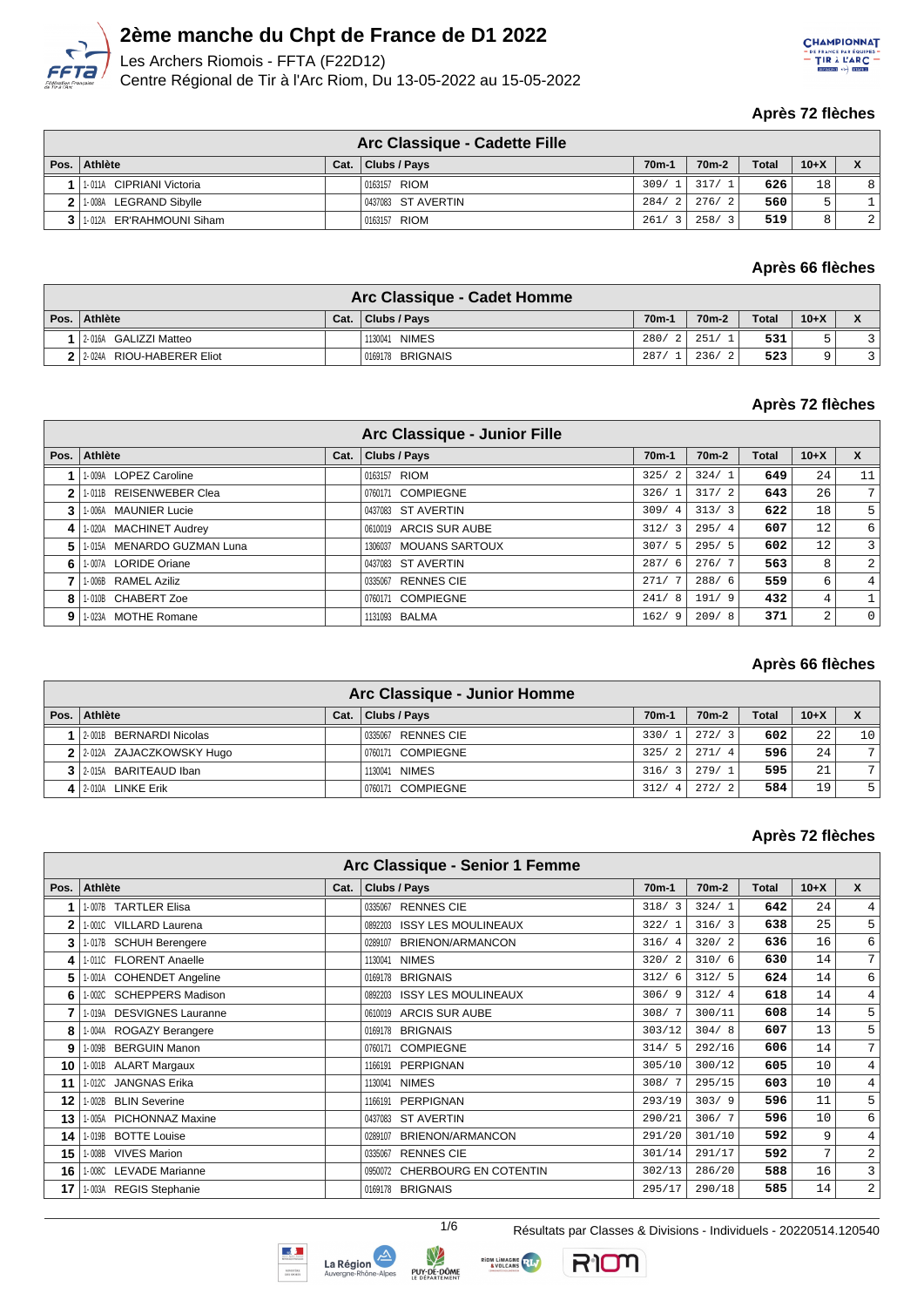

Les Archers Riomois - FFTA (F22D12) Centre Régional de Tir à l'Arc Riom, Du 13-05-2022 au 15-05-2022



## **Après 72 flèches**

| Arc Classique - Senior 1 Femme |                                       |                  |                                       |         |                    |              |              |                |
|--------------------------------|---------------------------------------|------------------|---------------------------------------|---------|--------------------|--------------|--------------|----------------|
| Pos.                           | <b>Athlète</b>                        | Cat.             | <b>Clubs / Pays</b>                   | $70m-1$ | 70 <sub>m</sub> -2 | <b>Total</b> | $10+X$       | $\mathsf{x}$   |
| 18                             | 1-006C BLONDEL Elisa                  |                  | 0950072 CHERBOURG EN COTENTIN         | 286/23  | 298/13             | 584          | 13           | $\sqrt{2}$     |
| 19                             | 1-009C ROYER Manon                    |                  | <b>NIMES</b><br>1130041               | 300/15  | 278/25             | 578          | 7            | $\overline{4}$ |
| 20                             | 1-005B CHRETIEN Eva                   |                  | <b>RENNES CIE</b><br>0335067          | 280/25  | 297/14             | 577          | 9            | 3              |
| 21                             | 1-014A LECLERCQ Jade                  |                  | <b>MOUANS SARTOUX</b><br>1306037      | 304/11  | 269/29             | 573          | 12           | $\overline{4}$ |
| 22                             | 1-003C LHOUTELLIER Laura              |                  | <b>ISSY LES MOULINEAUX</b><br>0892203 | 293/18  | 276/26             | 569          | 8            | $\sqrt{2}$     |
| 23                             | 1-002A FAVE Emeline                   |                  | 0169178 BRIGNAIS                      | 284/24  | 284/21             | 568          | 7            | $\overline{2}$ |
| 24                             | 1-018B KACZMARECK Elodie              |                  | BRIENON/ARMANCON<br>0289107           | 296/16  | 265/30             | 561          | 11           | $\,4$          |
| 25                             | 1-004C DE GIULI Valentine             |                  | <b>ISSY LES MOULINEAUX</b><br>0892203 | 286/22  | 272/28             | 558          | 9            | 3              |
| 26                             | 1-013B CHESSE Alizee                  |                  | <b>NEUILLY SUR MARNE</b><br>0893225   | 276/27  | 281/23             | 557          | 7            | $\mathbf{1}$   |
| 27                             | 1-015B VAYSSIE Isabelle               |                  | NEUILLY SUR MARNE<br>0893225          | 267/31  | 290/19             | 557          | 6            | 3              |
| 28                             | 1-013A BAILLION Laure                 |                  | <b>MOUANS SARTOUX</b><br>1306037      | 276/26  | 274/27             | 550          | 11           | 4              |
| 29                             | 1-018A MACHINET Melanie               |                  | 0610019 ARCIS SUR AUBE                | 262/33  | 284/22             | 546          | 7            | $\overline{2}$ |
| 30                             | 1-020B CHAMBRIN Mélanie               |                  | BRIENON/ARMANCON<br>0289107           | 274/29  | 260/32             | 534          | 5            | $\sqrt{2}$     |
| 31                             | 1-010A PLANEIX Sophie                 |                  | 0163157 RIOM                          | 253/34  | 278/24             | 531          | 8            | $\sqrt{2}$     |
| 32                             | 1-016A DUBOC Dominique                | S <sub>2</sub> F | <b>MOUANS SARTOUX</b><br>1306037      | 265/32  | 264/31             | 529          | 6            | $\mathbf{1}$   |
| 33                             | 1-010C BERDAGUER Gabrielle            |                  | <b>NIMES</b><br>1130041               | 267/30  | 247/35             | 514          | 10           | $\overline{2}$ |
| 34                             | 1-017A WALTER Gladys                  |                  | <b>ARCIS SUR AUBE</b><br>0610019      | 275/28  | 223/37             | 498          | 4            | $\mathbf 1$    |
| 35                             | 1-022A PORTES Delphine                |                  | <b>BALMA</b><br>1131093               | 231/36  | 256/33             | 487          | 3            | 3              |
| 36                             | 1-015C SAUVAGE Oceane                 |                  | <b>BONDY AS</b><br>0893229            | 222/38  | 249/34             | 471          | 2            | $\mathbf{1}$   |
| 37                             | <b>JUMAIRE Marianne</b><br>$1 - 023B$ |                  | 0892193 RUEIL MALMAISON STAR          | 226/37  | 237/36             | 463          | 5            | $\mathbf{1}$   |
| 38                             | 1-024A SOURD Nadege                   |                  | <b>BALMA</b><br>1131093               | 250/35  | 122/39             | 372          | $\mathbf{1}$ | $\mathbf 0$    |
| 39                             | <b>GABRIEL Caroline</b><br>1-022B     |                  | 0892193 RUEIL MALMAISON STAR          | 152/39  | 123/38             | 275          | 2            | $\overline{2}$ |
| 40                             | 1-007C AMIOT Nathalya                 |                  | 0950072 CHERBOURG EN COTENTIN         | 24/40   | 0/40               | 24           | $\mathbf{1}$ | 0              |

## **Après 66 flèches**

| Arc Classique - Senior 1 Homme |                                    |      |                                        |                    |                    |       |        |                     |  |  |
|--------------------------------|------------------------------------|------|----------------------------------------|--------------------|--------------------|-------|--------|---------------------|--|--|
| Pos.                           | <b>Athlète</b>                     | Cat. | <b>Clubs / Pays</b>                    | 70 <sub>m</sub> -1 | 70 <sub>m</sub> -2 | Total | $10+X$ | X                   |  |  |
| 1                              | 2-007B JAMOT Maxence               |      | 0163157 RIOM                           | 329/2              | 281/1              | 610   | 25     | 10                  |  |  |
| $\mathbf{2}$                   | 2-005B<br><b>FICHET Romain</b>     |      | <b>RIOM</b><br>0163157                 | 327/3              | 276/3              | 603   | 22     | 5                   |  |  |
| 3                              | 2-005C MULOT Florent               |      | 0891175 DRAVEIL SENART                 | 329/1              | 272/8              | 601   | 26     | 12                  |  |  |
| 4                              | 2-010C HENCKELS Jeff               |      | <b>ISSY LES MOULINEAUX</b><br>0892203  | 326/7              | 270/12             | 596   | 18     | $\overline{7}$      |  |  |
| 5                              | <b>GOSSET Valentin</b><br>2-013B   |      | 0760224 NANTEUIL LE HAUDOUIN           | 321/11             | 274/5              | 595   | 25     | 13                  |  |  |
| 6                              | 2-001C SANNA Michael               |      | <b>CLERMONT FERRAND CIE</b><br>0163151 | 321/13             | 274/6              | 595   | 17     | $\overline{7}$      |  |  |
| 7                              | <b>BILLOUE Florian</b><br>2-002B   |      | <b>RENNES CIE</b><br>0335067           | 315/19             | 279/2              | 594   | 22     | 9                   |  |  |
| 8                              | 2-002A BARBIER Anthony             |      | BRIENON/ARMANCON<br>0289107            | 323/8              | 271/10             | 594   | 19     | 4                   |  |  |
| 9                              | 2-003C VAUTRIN Jules               |      | <b>CLERMONT FERRAND CIE</b><br>0163151 | 326/5              | 267/16             | 593   | 19     | $\overline{7}$      |  |  |
| 10                             | 2-007C LE BARS Antoine             |      | 0891175 DRAVEIL SENART                 | 322/10             | 268/13             | 590   | 21     | 3                   |  |  |
| 11                             | 2-011A PEYROT Lucas                |      | <b>COMPIEGNE</b><br>0760171            | 314/21             | 275/4              | 589   | 21     | 8                   |  |  |
| 12                             | 2-003B<br><b>DANIEL Lucas</b>      |      | <b>RENNES CIE</b><br>0335067           | 318/15             | 270/11             | 588   | 22     | $\overline{7}$      |  |  |
| 13                             | 2-012C FAUCHERON Thomas            |      | <b>ISSY LES MOULINEAUX</b><br>0892203  | 314/24             | 273/7              | 587   | 16     | $\sqrt{2}$          |  |  |
| 14                             | 2-009A CABARET Arnaud              |      | <b>COMPIEGNE</b><br>0760171            | 326/4              | 260/22             | 586   | 24     | $\overline{4}$      |  |  |
| 15                             | 2-008A HERLICQ Sam                 |      | <b>MOUANS SARTOUX</b><br>1306037       | 326/5              | 260/24             | 586   | 16     | 7                   |  |  |
| 16                             | <b>GIROUILLE Romain</b><br>2-004B  |      | <b>RENNES CIE</b><br>0335067           | 323/9              | 259/28             | 582   | 14     | $\overline{4}$      |  |  |
| 17                             | 2-004A CORSIN Valentin             |      | <b>BRIENON/ARMANCON</b><br>0289107     | 319/14             | 259/26             | 578   | 19     | $\overline{7}$      |  |  |
| 18                             | 2-020A VIDAL Nicolas               |      | <b>BLAGNAC</b><br>1131080              | 317/16             | 261/21             | 578   | 16     | 3                   |  |  |
| 19                             | 2-002C CAZES Pierre Laurent        |      | <b>CLERMONT FERRAND CIE</b><br>0163151 | 310/27             | 268/14             | 578   | 15     | $\overline{2}$      |  |  |
| 20                             | 2-008B ANTOINE Thomas              |      | 0163157 RIOM                           | 314/23             | 262/20             | 576   | 13     | 4                   |  |  |
| 21                             | <b>FIORETTI Thibault</b><br>2-006A |      | <b>MOUANS SARTOUX</b><br>1306037       | 304/35             | 272/9              | 576   | 10     | $\overline{4}$      |  |  |
| 22                             | 2-004C RUTKOWSKI Quentin           |      | <b>CLERMONT FERRAND CIE</b><br>0163151 | 321/12             | 253/32             | 574   | 16     | 4                   |  |  |
| 23                             | 2-006C TONNAIRE Hugo               |      | <b>DRAVEIL SENART</b><br>0891175       | 317/16             | 257/29             | 574   | 13     | $\overline{2}$      |  |  |
| 24                             | 2-007A NAGLIERI Thomas             |      | <b>MOUANS SARTOUX</b><br>1306037       | 314/25             | 260/23             | 574   | 12     | $\overline{4}$      |  |  |
| 25                             | 2-008C GUTHERTZ Maxence            |      | <b>DRAVEIL SENART</b><br>0891175       | 309/29             | 264/18             | 573   | 18     | $\overline{4}$      |  |  |
| 26                             | 2-005A LEFEBVRE Anthony            |      | <b>MOUANS SARTOUX</b><br>1306037       | 312/26             | 259/25             | 571   | 18     | 5                   |  |  |
| 27                             | 2-003A WACOGNE Hugo                |      | BRIENON/ARMANCON<br>0289107            | 305/33             | 264/19             | 569   | 15     | 3                   |  |  |
| 28                             | 2-016C MASSON Martial              |      | 0877033<br><b>SAINT MARD</b>           | 315/18             | 253/33             | 568   | 15     | $\mathsf{O}\xspace$ |  |  |
| 29                             | 2-022C BUREAU Pierre               |      | <b>RENNES CIE</b><br>0335067           | 300/38             | 267/15             | 567   | 12     | $\overline{2}$      |  |  |
| 30                             | 2-023C NEVEUX Cyriaque             |      | 0335067 RENNES CIE                     | 314/22             | 250/38             | 564   | 16     | $\overline{4}$      |  |  |







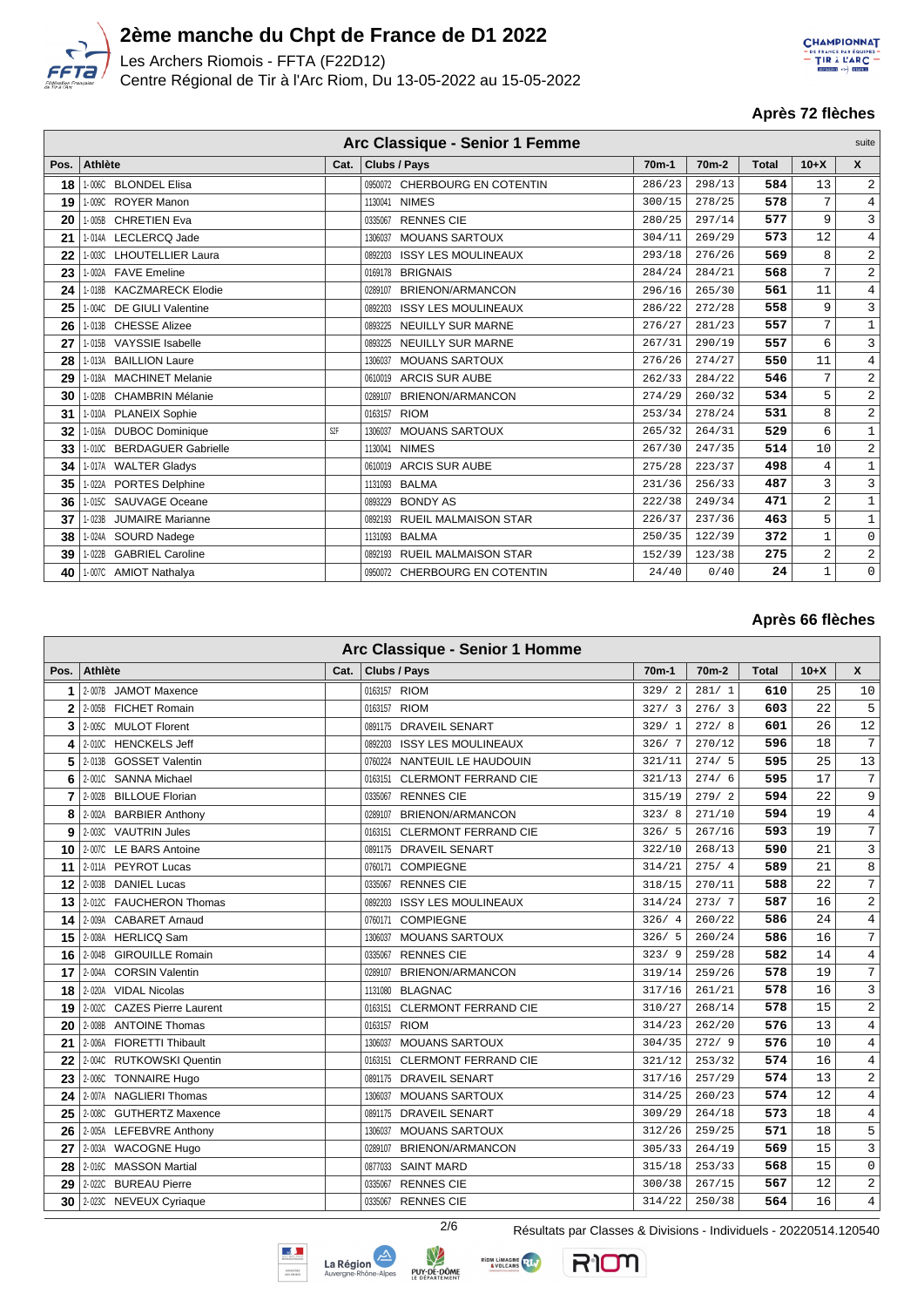

Les Archers Riomois - FFTA (F22D12) Centre Régional de Tir à l'Arc Riom, Du 13-05-2022 au 15-05-2022



## **Après 66 flèches**

| Arc Classique - Senior 1 Homme<br>suite |                           |      |                                        |         |                    |              |        |                |  |
|-----------------------------------------|---------------------------|------|----------------------------------------|---------|--------------------|--------------|--------|----------------|--|
| Pos.                                    | Athlète                   | Cat. | Clubs / Pays                           | $70m-1$ | 70 <sub>m</sub> -2 | <b>Total</b> | $10+X$ | $\mathsf{x}$   |  |
| 31                                      | 2-013C LOPEO Kevin        |      | 0877033 SAINT MARD                     | 315/20  | 246/45             | 561          | 16     | 6              |  |
| 32                                      | 2-015C ESTIBALS Valentin  |      | <b>SAINT MARD</b><br>0877033           | 310/28  | 250/36             | 560          | 12     | 5              |  |
| 33                                      | 2-014B THIRION Lou        |      | 0760224 NANTEUIL LE HAUDOUIN           | 294/44  | 266/17             | 560          | 11     | $\overline{4}$ |  |
| 34                                      | 2-014A SOULE Quentin      |      | 1130041 NIMES                          | 307/32  | 250/39             | 557          | 15     | 5              |  |
| 35                                      | 2-018A DELVAL Vincent     |      | 1131080 BLAGNAC                        | 298/41  | 259/26             | 557          | 12     | $\sqrt{2}$     |  |
| 36                                      | 2-023A PASCUAL Pierrick   |      | 0169178 BRIGNAIS                       | 308/30  | 246/46             | 554          | 14     | 3              |  |
| 37                                      | 2-019A GARRABE Damien     |      | 1131080 BLAGNAC                        | 304/34  | 250/41             | 554          | 12     | $\mathsf 3$    |  |
| 38                                      | 2-001A ARMBRUSTER Sylvain |      | <b>BRIENON/ARMANCON</b><br>0289107     | 301/37  | 252/35             | 553          | 7      | 3              |  |
| 39                                      | 2-019B DEZOOMER Michael   |      | 0759140 WERVICQ SUD                    | 302/36  | 250/39             | 552          | 10     | 3              |  |
| 40                                      | 2-020B PERZ Nicolas       |      | 0759140 WERVICQ SUD                    | 297/42  | 255/31             | 552          | 10     | $\mathbf 1$    |  |
| 41                                      | 2-010B PAILLER Sebastien  |      | 1306041 NICE                           | 299/39  | 249/43             | 548          | 10     | 3              |  |
| 42                                      | 2-006B RIPAUX Valentin    |      | <b>RIOM</b><br>0163157                 | 291/47  | 256/30             | 547          | 10     | $\overline{4}$ |  |
| 43                                      | 2-023B CHEVET Baptiste    |      | 1244010 DONGES                         | 308/31  | 239/48             | 547          | 4      | $\mathbf{1}$   |  |
| 44                                      | 2-021A COUCOULLE Matthieu |      | 0169178 BRIGNAIS                       | 291/45  | 252/34             | 543          | 15     | 5              |  |
| 45                                      | 2-014C DELOISON Daniel    |      | 0877033 SAINT MARD                     | 298/40  | 245/47             | 543          | 7      | 3              |  |
| 46                                      | 2-017A COUCOULLE Pierre   |      | 1131080 BLAGNAC                        | 291/46  | 250/37             | 541          | 12     | 3              |  |
| 47                                      | 2-022A FAURE Arthur       |      | 0169178 BRIGNAIS                       | 289/48  | 250/41             | 539          | 10     | 3              |  |
| 48                                      | 2-019C FOURNIER Kevin     |      | <b>CLERMONT FERRAND CIE</b><br>0163151 | 279/49  | 248/44             | 527          | 10     | $\mathbf{1}$   |  |
| 49                                      | 2-011B MOLE Clement       |      | 1306041 NICE                           | 295/43  | 219/49             | 514          | 9      | $\mathbf 0$    |  |
| 50                                      | 2-016B MASSOUF William    |      | NANTEUIL LE HAUDOUIN<br>0760224        | 230/51  | 210/50             | 440          | 3      | $\sqrt{2}$     |  |
| 51                                      | 2-021C MEURANT Simon      |      | 1306037 MOUANS SARTOUX                 | 252/50  | 140/51             | 392          | 2      | $\mathbf 1$    |  |

## **Après 72 flèches**

|              | Arc Classique - Senior 2 Femme  |      |                               |                    |                    |       |        |                |  |  |  |
|--------------|---------------------------------|------|-------------------------------|--------------------|--------------------|-------|--------|----------------|--|--|--|
| Pos.         | Athlète                         | Cat. | <b>Clubs / Pays</b>           | 70 <sub>m</sub> -1 | 70 <sub>m</sub> -2 | Total | $10+X$ | $\mathbf{x}$   |  |  |  |
|              | 1-004B TORRES Sandra            |      | 1166191 PERPIGNAN             | 294/<br>2          | 306/1              | 600   | 12     | $\overline{4}$ |  |  |  |
| $\mathbf{2}$ | 1-014B VALOUR Delphine          |      | 0893225 NEUILLY SUR MARNE     | 303/1              | 294/3              | 597   | 12     | $\overline{3}$ |  |  |  |
| 3            | 1-005C FOUACE-PEOUX Alexandra   |      | 0950072 CHERBOURG EN COTENTIN | 272/7              | 300/2              | 572   | 9      | 6              |  |  |  |
| 4            | 1-013C DELFAU Laure             |      | <b>BONDY AS</b><br>0893229    | 273/6              | 284/4              | 557   | 8      | 2              |  |  |  |
| 5            | 1-016C LACOUME Marlene          |      | BONDY AS<br>0893229           | 276/4              | 269/7              | 545   | 4      | $\mathbf{1}$   |  |  |  |
| 6            | 1-012B TABARD Anne -Sophie      |      | COMPIEGNE<br>0760171          | 275/5              | 269/6              | 544   | 7      | $\overline{3}$ |  |  |  |
| 7            | 1-003B GIOT Melody              |      | 1166191 PERPIGNAN             | 277/3              | 260/8              | 537   | 9      | 6              |  |  |  |
| 8            | 1-014C JEOFFRET Carole          |      | 0893229 BONDY AS              | 236/10             | 272/5              | 508   | 6      | $\mathbf{1}$   |  |  |  |
| 9            | 1-021A AUMONIER Juliette        |      | 1131093 BALMA                 | 262/8              | 241/10             | 503   | 5      | $\overline{a}$ |  |  |  |
| 10           | 1-021B PEINEAU-DELOBELLE Audrey |      | 0892193 RUEIL MALMAISON STAR  | 253/9              | 248/9              | 501   | 4      |                |  |  |  |
| 11           | 1-016B GINESTET Aude            |      | 0893225 NEUILLY SUR MARNE     | 163/11             | 144/12             | 307   | 2      | $\mathbf{0}$   |  |  |  |
| 12           | 1-024B ABBOUDA Khadija          |      | 0892193 RUEIL MALMAISON STAR  | 143/12             | 151/11             | 294   | 2      | $\Omega$       |  |  |  |

## **Après 66 flèches**

|      | Arc Classique - Senior 2 Homme |      |                              |                    |                    |       |                 |                  |  |  |  |
|------|--------------------------------|------|------------------------------|--------------------|--------------------|-------|-----------------|------------------|--|--|--|
| Pos. | Athlète                        | Cat. | Clubs / Pays                 | 70 <sub>m</sub> -1 | 70 <sub>m</sub> -2 | Total | $10+X$          | $\mathsf{x}$     |  |  |  |
|      | 2-009B GENTY Yohan             |      | 1306041 NICE                 | 317/1              | 267/1              | 584   | 16              | 8                |  |  |  |
| 2    | 2-009C DOUSSOT Christophe      |      | 0892203 ISSY LES MOULINEAUX  | 314/3              | 259/3              | 573   | 17              | $\overline{2}$   |  |  |  |
| 3    | 2-011C BIDAULT Jerome          |      | 0892203 ISSY LES MOULINEAUX  | 316/2              | 256/4              | 572   | 17              | 4 <sup>1</sup>   |  |  |  |
| 4    | 2-018B DE BACKER Kurt          |      | 0759140 WERVICQ SUD          | 303/6              | 266/2              | 569   | 14              | $\overline{2}$   |  |  |  |
|      | 5 2013A DE GRANDIS Jocelyn     |      | 1130041 NIMES                | 307/4              | 250/7              | 557   | 17              | $6 \overline{6}$ |  |  |  |
|      | 6 2015 FRICOTEAUX Germain      |      | 0760224 NANTEUIL LE HAUDOUIN | 303/5              | 253/6              | 556   | 11              | $\overline{2}$   |  |  |  |
|      | 2-017B OLIVIER Alexandre       |      | 0759140 WERVICQ SUD          | 299/7              | 254/5              | 553   | 10 <sup>°</sup> | 4 <sup>1</sup>   |  |  |  |
|      | 8 2-022B PLANTARD Julien       |      | 1244010 DONGES               | 294/8              | 246/9              | 540   | 6               | $\circ$          |  |  |  |
|      | 9 2.024B CADORET Romuald       |      | 1244010 DONGES               | 293/9              | 246/8              | 539   | 11              | 4 <sup>1</sup>   |  |  |  |
|      | <b>10 2-012B FOCKE Dirk</b>    |      | 1306041 NICE                 | 281/10             | 243/10             | 524   | 9               |                  |  |  |  |
| 11   | 2-018C MOURIER Franck          |      | 0163157 RIOM                 | 268/11             | 232/11             | 500   | 6               | $\circ$          |  |  |  |







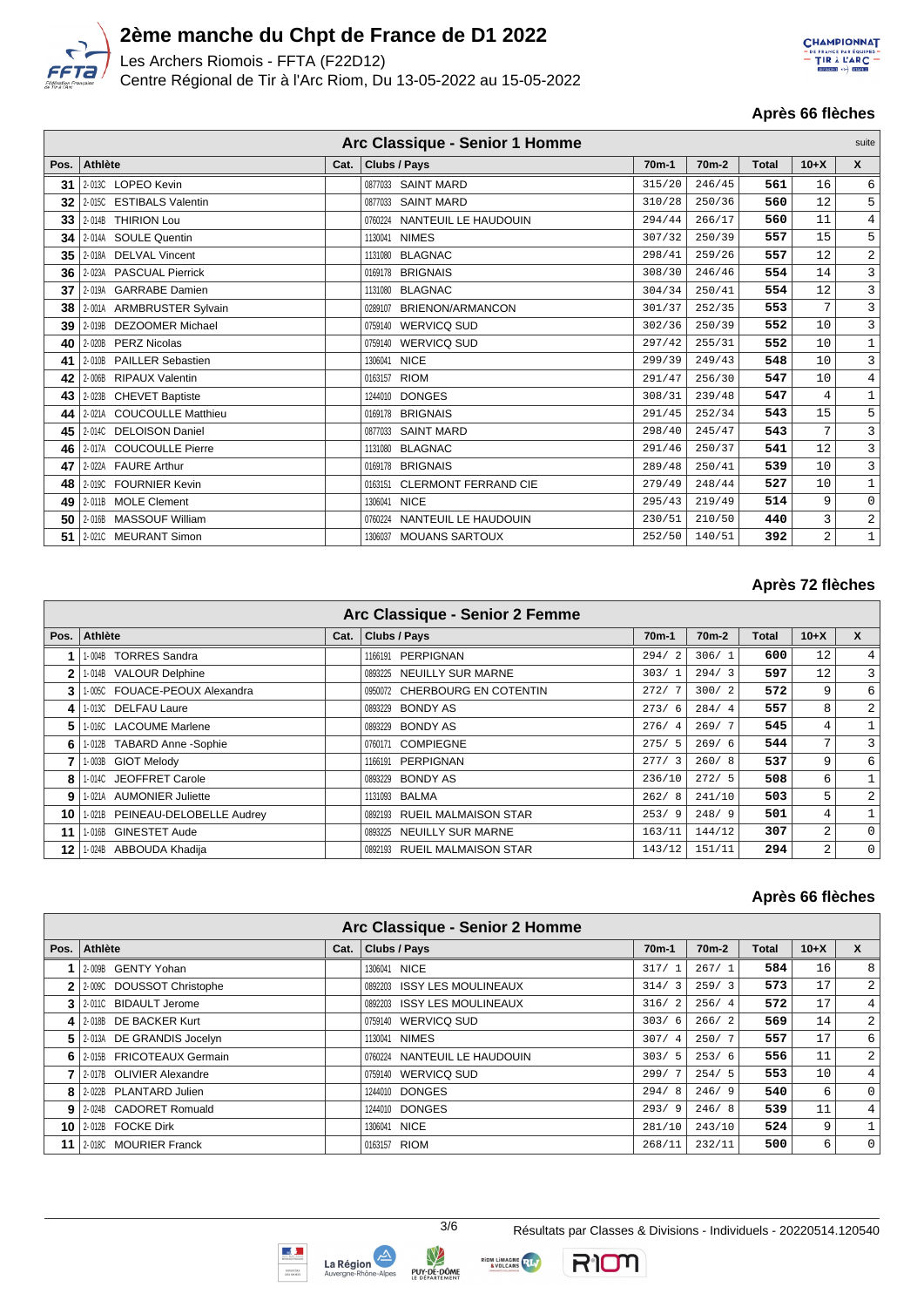

Les Archers Riomois - FFTA (F22D12) Centre Régional de Tir à l'Arc Riom, Du 13-05-2022 au 15-05-2022



#### **Après 66 flèches**

|      | <b>Arc Poulies - Cadette Fille</b> |      |                         |         |                      |              |        |                                       |  |  |
|------|------------------------------------|------|-------------------------|---------|----------------------|--------------|--------|---------------------------------------|--|--|
| Pos. | Athlète                            | Cat. | Clubs / Pays            | $50m-1$ | $50m-2$              | <b>Total</b> | $10+X$ | $\overline{\phantom{a}}$<br>$\lambda$ |  |  |
|      | POP Kenza<br>2-035A                |      | 10976116 MONT ST AIGNAN | 332/    | $\cap$ $\Box$ $\cap$ | 609          | 23     | 8                                     |  |  |

#### **Après 66 flèches**

| <b>Arc Poulies - Junior Fille</b> |      |                           |                   |         |       |          |                                                        |  |  |
|-----------------------------------|------|---------------------------|-------------------|---------|-------|----------|--------------------------------------------------------|--|--|
| Pos. Athlète                      | Cat. | Clubs / Pays              | 50 <sub>m</sub> - | $50m-2$ | Total | $10 + X$ | $\overline{\phantom{a}}$<br>$\boldsymbol{\mathcal{L}}$ |  |  |
| FERRAUD Alexia<br>2-038A          |      | 1313090 ST MARTIN DE CRAU | 298/              | 267/    | 565   |          |                                                        |  |  |

## **Après 72 flèches**

| <b>Arc Poulies - Junior Homme</b> |      |                  |         |         |              |        |                     |  |  |  |  |
|-----------------------------------|------|------------------|---------|---------|--------------|--------|---------------------|--|--|--|--|
| Pos. Athlète                      | Cat. | Clubs / Pays     | $50m-1$ | $50m-2$ | <b>Total</b> | $10+X$ |                     |  |  |  |  |
| MANGELLE Mateo<br>1-037B          |      | DIJON<br>0221014 | 337/    | 347     | 684          | 47     | 1 <sub>7</sub><br>— |  |  |  |  |

## **Après 66 flèches**

|      | Arc Poulies - Senior 1 Femme |      |                                 |         |         |       |        |                 |  |  |  |
|------|------------------------------|------|---------------------------------|---------|---------|-------|--------|-----------------|--|--|--|
| Pos. | Athlète                      | Cat. | Clubs / Pays                    | $50m-1$ | $50m-2$ | Total | $10+X$ | X               |  |  |  |
|      | 2-033A RENAUDIN Tiphaine     |      | 0976116 MONT ST AIGNAN          | 342/1   | 282/2   | 624   | 31     | 15              |  |  |  |
| 2    | 2-037A GIRARD Marion         |      | 1313090 ST MARTIN DE CRAU       | 334/7   | 288/1   | 622   | 35     | 13              |  |  |  |
| 3    | 2-037B CHANOINE Elise        |      | 0335067 RENNES CIE              | 338/4   | 280/4   | 618   | 28     | 6               |  |  |  |
| 4    | 2-034C BURNET Lucie          |      | 0893225 NEUILLY SUR MARNE       | 341/3   | 275/8   | 616   | 30     | 6               |  |  |  |
| 5    | 2-038B LOUVEL Melodie        |      | <b>RENNES CIE</b><br>0335067    | 336/6   | 278/6   | 614   | 27     | 14              |  |  |  |
| 6    | 2-033B MONTAGNE Elodie       |      | 0891175 DRAVEIL SENART          | 341/2   | 270/12  | 611   | 27     | 10              |  |  |  |
|      | 2-040B SALMON Emeline        |      | <b>RENNES CIE</b><br>0335067    | 337/5   | 271/10  | 608   | 25     | $7\overline{ }$ |  |  |  |
| 8    | 2-034A FRAIGNEAU Clemence    |      | 0976116 MONT ST AIGNAN          | 328/11  | 280/3   | 608   | 24     | 6               |  |  |  |
| 9    | 2-035C CHESSE Joanna         |      | 0893225 NEUILLY SUR MARNE       | 330/9   | 276/7   | 606   | 24     | 9               |  |  |  |
| 10   | 2-039A EYMARD Anais          |      | 1313090 ST MARTIN DE CRAU       | 326/13  | 278/5   | 604   | 27     | 12              |  |  |  |
| 11   | 2-034B DE MATOS Laure        |      | 0891175 DRAVEIL SENART          | 331/8   | 270/11  | 601   | 24     | 8               |  |  |  |
| 12   | 2-035B TREMBLAYES Anais      |      | 0891175 DRAVEIL SENART          | 319/16  | 273/9   | 592   | 20     | 5               |  |  |  |
| 13   | 2-039C JEANNIN Lucie         |      | 0138090 Eybens                  | 327/12  | 264/14  | 591   | 17     | 6               |  |  |  |
| 14   | 2-044A LAFON Caroline        |      | 0894254 FONTENAY S/BOIS 1ER CIE | 322/14  | 267/13  | 589   | 21     | 5               |  |  |  |
| 15   | 2-033C ARTIGAU Marine        |      | 0893225 NEUILLY SUR MARNE       | 328/10  | 255/17  | 583   | 21     | $7\overline{ }$ |  |  |  |
| 16   | 2-036A DECUUPERE Helene      |      | 0976116 MONT ST AIGNAN          | 322/15  | 253/18  | 575   | 20     | 3               |  |  |  |
| 17   | 2-043C BROUILLE Marynn       |      | SARCELLES<br>0895293            | 318/17  | 257/15  | 575   | 14     | 6               |  |  |  |
| 18   | 2-042C LURVOIS Caroline      |      | SARCELLES<br>0895293            | 308/18  | 255/16  | 563   | 15     | 6               |  |  |  |
| 19   | 2-043B PRAVER Gaelle         |      | VILLIERS LE BEL<br>0895284      | 302/19  | 246/19  | 548   | 10     | $\overline{4}$  |  |  |  |

#### **Après 72 flèches**

|      | <b>Arc Poulies - Senior 1 Homme</b> |      |                              |         |         |              |        |                 |  |  |  |  |
|------|-------------------------------------|------|------------------------------|---------|---------|--------------|--------|-----------------|--|--|--|--|
| Pos. | <b>Athlète</b>                      | Cat. | Clubs / Pays                 | $50m-1$ | $50m-2$ | <b>Total</b> | $10+X$ | $\mathsf{x}$    |  |  |  |  |
|      | 1-041A GIRARD Nicolas               |      | 1313090 ST MARTIN DE CRAU    | 355/1   | 351/4   | 706          | 58     | 22              |  |  |  |  |
| 2    | 1-035A DELOBELLE Fabien             |      | 0892193 RUEIL MALMAISON STAR | 351/5   | 353/1   | 704          | 56     | 22              |  |  |  |  |
| 3    | 1-034C DUPUIS Anthony               |      | 0335067 RENNES CIE           | 353/2   | 348/5   | 701          | 54     | 28              |  |  |  |  |
| 4    | 1-038C GARDEUR Antonin              |      | 1016003 RUELLE               | 352/4   | 347/11  | 699          | 51     | 20 <sup>1</sup> |  |  |  |  |
| 5    | 1-034A DAULEU Ludovic               |      | 0892193 RUEIL MALMAISON STAR | 347/10  | 351/3   | 698          | 52     | 22              |  |  |  |  |
| 6    | 1-040C SAUNIER Francois             |      | 1016003 RUELLE               | 352/3   | 346/12  | 698          | 51     | 29              |  |  |  |  |
|      | 1-036A ALOUANINeil                  |      | 0892193 RUEIL MALMAISON STAR | 351/6   | 347/8   | 698          | 51     | 19              |  |  |  |  |
| 8    | 1-036C LEFEUVRE Camille             |      | 0335067 RENNES CIE           | 348/9   | 348/7   | 696          | 48     | 22              |  |  |  |  |
| 9    | 1-046C CADRONET Nathan              |      | 0892199 SURESNES             | 350/8   | 345/15  | 695          | 48     | 28              |  |  |  |  |
| 10   | 1-039A LECAUCHOIS Morgan            |      | <b>WINGLES</b><br>0762297    | 346/12  | 348/6   | 694          | 46     | 21              |  |  |  |  |
| 11   | 1-035C JULIEN Simon                 |      | <b>RENNES CIE</b><br>0335067 | 350/7   | 343/18  | 693          | 49     | 19              |  |  |  |  |
| 12   | 1-033C ANGOT Corentin               |      | <b>RENNES CIE</b><br>0335067 | 340/24  | 352/2   | 692          | 46     | 22              |  |  |  |  |
| 13   | 1-043C COPIN Frederic               |      | 0702002 CHAUNY               | 341/18  | 347/9   | 688          | 43     | 20 <sup>1</sup> |  |  |  |  |







RIOM

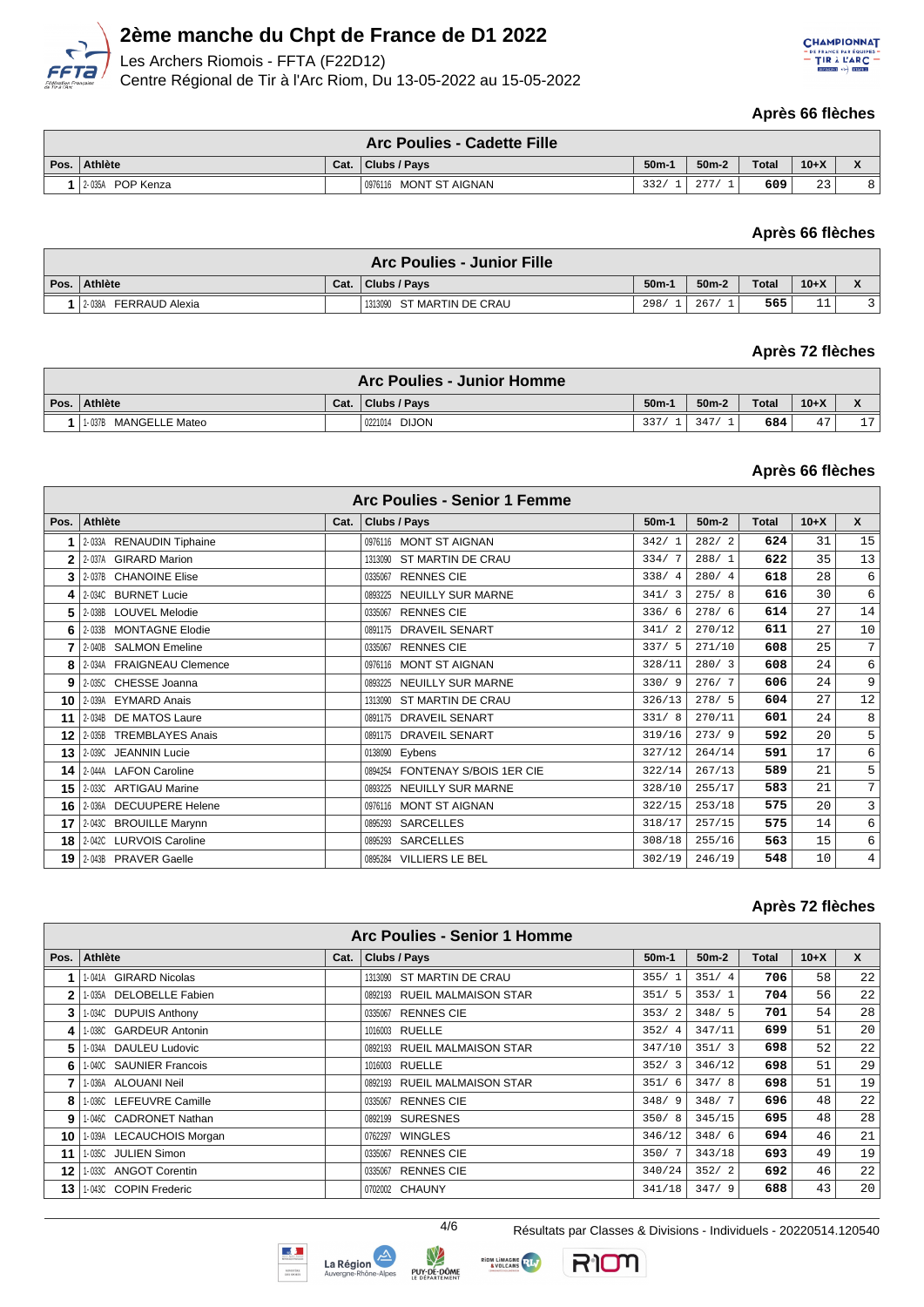

Les Archers Riomois - FFTA (F22D12) Centre Régional de Tir à l'Arc Riom, Du 13-05-2022 au 15-05-2022



## **Après 72 flèches**

|      | <b>Arc Poulies - Senior 1 Homme</b> |      |                                 |         |         |              |        |    |
|------|-------------------------------------|------|---------------------------------|---------|---------|--------------|--------|----|
| Pos. | Athlète                             | Cat. | Clubs / Pays                    | $50m-1$ | $50m-2$ | <b>Total</b> | $10+X$ | X  |
| 14   | 1-050A BLANQUET Gaetan              |      | 0780315 CACHY                   | 341/20  | 347/9   | 688          | 40     | 19 |
| 15   | 1-051C MOINE Maxence                |      | 0892193 RUEIL MALMAISON STAR    | 343/15  | 344/17  | 687          | 42     | 19 |
| 16   | 1-039C CHAUVEAU Baptiste            |      | 1016003 RUELLE                  | 344/13  | 343/19  | 687          | 40     | 17 |
| 17   | 1-042A PARPILLON Julien             |      | 1313090 ST MARTIN DE CRAU       | 347/11  | 339/25  | 686          | 41     | 9  |
| 18   | 1-033A PEINEAU Sebastien            |      | 0892193 RUEIL MALMAISON STAR    | 340/22  | 346/14  | 686          | 40     | 19 |
| 19   | 1-049C LABICHE Nicolas              |      | 0893225 NEUILLY SUR MARNE       | 339/26  | 346/13  | 685          | 40     | 16 |
| 20   | 1-050B<br><b>BERDUCK Maxime</b>     |      | LIMOGES-COUZEIX<br>1087203      | 343/16  | 342/20  | 685          | 40     | 12 |
| 21   | 1-048A VANDERCAMERE Maxime          |      | 1131072 L'UNION                 | 338/28  | 345/16  | 683          | 38     | 13 |
| 22   | <b>JEAMBRUN Andeol</b><br>1-038B    |      | 0221014 DIJON                   | 343/14  | 339/24  | 682          | 41     | 11 |
| 23   | 1-052B BIOJOUT David                |      | 1087203 LIMOGES-COUZEIX         | 340/23  | 342/21  | 682          | 37     | 12 |
| 24   | 1-056B LE CLERCQ Alexandre          |      | 0895292 SAINT OUEN L'AUMONE     | 343/17  | 339/26  | 682          | 36     | 12 |
| 25   | 1-040B ARROUGE Yoann                |      | 0221014 DIJON                   | 341/19  | 340/23  | 681          | 36     | 16 |
| 26   | <b>DUFOUR Camille</b><br>1-039B     |      | 0221014 DIJON                   | 338/27  | 341/22  | 679          | 39     | 12 |
| 27   | 1-043A LORTHIOIR Yann               |      | ST MARTIN DE CRAU<br>1313090    | 339/25  | 337/28  | 676          | 33     | 9  |
| 28   | 1-044C PIRON Benjamin               |      | 0702002 CHAUNY                  | 334/30  | 339/26  | 673          | 30     | 14 |
| 29   | 1-055A PEZIER Corentin              |      | 0894254 FONTENAY S/BOIS 1ER CIE | 340/21  | 328/30  | 668          | 31     | 14 |
| 30   | 1-054B DELHAYE Aurelien             |      | 0895292 SAINT OUEN L'AUMONE     | 331/31  | 333/29  | 664          | 27     | 13 |
| 31   | 1-035B SIMON Marc                   |      | 0891175 DRAVEIL SENART          | 334/29  | 328/31  | 662          | 29     | 10 |

#### **Après 66 flèches**

|      | Arc Poulies - Senior 2 Femme     |      |                                   |         |         |              |        |                  |  |  |  |  |
|------|----------------------------------|------|-----------------------------------|---------|---------|--------------|--------|------------------|--|--|--|--|
| Pos. | Athlète                          | Cat. | Clubs / Pays                      | $50m-1$ | $50m-2$ | <b>Total</b> | $10+X$ | $\mathbf{x}$     |  |  |  |  |
|      | 2-043A DODEMONT Sophie           |      | 0894254 FONTENAY S/BOIS 1ER CIE   | 345/1   | 291/1   | 636          | 43     | 15               |  |  |  |  |
| 2    | 2-040C DUHEZ Salima              |      | 0759129 VALENCIENNES              | 331/4   | 284/2   | 615          | 29     | 10 <sup>1</sup>  |  |  |  |  |
| 3    | 2-041A GALLAIS-DUTRIEZ Alexandra |      | 0894254 FONTENAY S/BOIS 1ER CIE   | 334/3   | 280/3   | 614          | 25     | 7 <sup>1</sup>   |  |  |  |  |
| 4    | 2-042B TREMEAU Sandrine          |      | 0895284 VILLIERS LE BEL           | 336/2   | 276/4   | 612          | 27     | 7 <sup>1</sup>   |  |  |  |  |
| 5    | 2-041B GUILLOU Alice             |      | <b>VILLIERS LE BEL</b><br>0895284 | 321/6   | 273/5   | 594          | 20     | 8                |  |  |  |  |
| 6    | 2-042A FROMENT Agnes             |      | 0894254 FONTENAY S/BOIS 1ER CIE   | 325/5   | 269/6   | 594          | 19     | 5 <sup>1</sup>   |  |  |  |  |
|      | 2-036B LEGER Patricia            |      | 0891175 DRAVEIL SENART            | 317/9   | 268/7   | 585          | 20     | $\overline{3}$   |  |  |  |  |
| 8    | 2-044B DINTROUZCOSTE Viktoria    |      | 0895284 VILLIERS LE BEL           | 318/8   | 266/9   | 584          | 17     | $6 \overline{6}$ |  |  |  |  |
| 9    | 2-040A KIENER Audrey             |      | 1313090 ST MARTIN DE CRAU         | 315/12  | 268/8   | 583          | 13     | $\overline{3}$   |  |  |  |  |
| 10   | 2-041C VALEYRE Beatrice          |      | 0895293 SARCELLES                 | 315/11  | 266/9   | 581          | 21     | 7 <sup>1</sup>   |  |  |  |  |
| 11   | 2-036C MALGERARD Isabelle        |      | 0893225 NEUILLY SUR MARNE         | 318/7   | 257/11  | 575          | 22     | 7 <sup>1</sup>   |  |  |  |  |
| 12   | 2-039B BABLEE Agnes              |      | 0335067 RENNES CIE                | 316/10  | 250/12  | 566          | 16     | $6 \overline{6}$ |  |  |  |  |
| 13   | 2-037C SANTOS Virginie           |      | 0895284 VILLIERS LE BEL           | 303/13  | 217/13  | 520          | 7      | $\circ$          |  |  |  |  |

#### **Après 72 flèches**

|              | Arc Poulies - Senior 2 Homme           |      |                                 |           |         |       |        |              |  |  |  |
|--------------|----------------------------------------|------|---------------------------------|-----------|---------|-------|--------|--------------|--|--|--|
| Pos.         | <b>Athlète</b>                         | Cat. | Clubs / Pays                    | $50m-1$   | $50m-2$ | Total | $10+X$ | $\mathsf{x}$ |  |  |  |
|              | I-041C ADALBERT David                  |      | 0702002 CHAUNY                  | 343/5     | 351/1   | 694   | 49     | 20           |  |  |  |
| $\mathbf{2}$ | 1-045C THIEFFINE Julien                |      | 0892199 SURESNES                | 346/1     | 347/2   | 693   | 47     | 7            |  |  |  |
| 3            | 1-042C<br><b>BAIL Jose</b>             |      | 0702002 CHAUNY                  | 345/3     | 346/4   | 691   | 45     | 17           |  |  |  |
| 4            | <b>GALLAIS-DUTRIEZ Alban</b><br>1-053A |      | 0894254 FONTENAY S/BOIS 1ER CIE | 343/5     | 345/6   | 688   | 43     | 14           |  |  |  |
| 5            | <b>DARDENNE Stephane</b><br>1-045A     |      | 1131072 L'UNION                 | 341/11    | 346/3   | 687   | 42     | 17           |  |  |  |
| 6            | <b>DURANTET Sebastien</b><br>1-052C    |      | <b>RENNES CIE</b><br>0335067    | 342/7     | 345/5   | 687   | 42     | 14           |  |  |  |
| 7            | <b>DUHEZ Philippe</b><br>1-044B        |      | VILLENEUVE D'ASCQ<br>0759101    | 346/2     | 341/10  | 687   | 40     | 14           |  |  |  |
| 8            | - 036B<br><b>LEGER Christophe</b>      |      | 0891175 DRAVEIL SENART          | 339/19    | 344/7   | 683   | 40     | 18           |  |  |  |
| 9            | 1-047C GERARD Paul                     |      | <b>SURESNES</b><br>0892199      | 339/17    | 344/8   | 683   | 40     | 14           |  |  |  |
| 10           | <b>OLMO Ludovic</b><br>1-040A          |      | WINGLES<br>0762297              | 343/4     | 340/13  | 683   | 39     | 18           |  |  |  |
| 11           | <b>SAUVIGNON Stephane</b><br>1-052A    |      | 0780315 CACHY                   | 341/<br>8 | 340/11  | 681   | 44     | 19           |  |  |  |
| 12           | <b>RONDELOT Cyril</b><br>1-034B        |      | 0891175 DRAVEIL SENART          | 341/10    | 339/16  | 680   | 37     | 17           |  |  |  |
| 13           | <b>DELIVEYNE Frederic</b><br>1-046A    |      | 1131072 L'UNION                 | 341/12    | 339/17  | 680   | 35     | 17           |  |  |  |
| 14           | <b>ETIENNE David</b><br>1-043B         |      | 0759101 VILLENEUVE D'ASCQ       | 339/16    | 340/12  | 679   | 38     | 17           |  |  |  |
| 15           | <b>LIENARD Sebastien</b><br>1-042B     |      | 0759101 VILLENEUVE D'ASCQ       | 340/14    | 338/18  | 678   | 34     | 17           |  |  |  |
| 16           | 1-048C VIGARIE Gilles                  |      | <b>SURESNES</b><br>0892199      | 338/20    | 339/14  | 677   | 39     | 15           |  |  |  |







RIOM